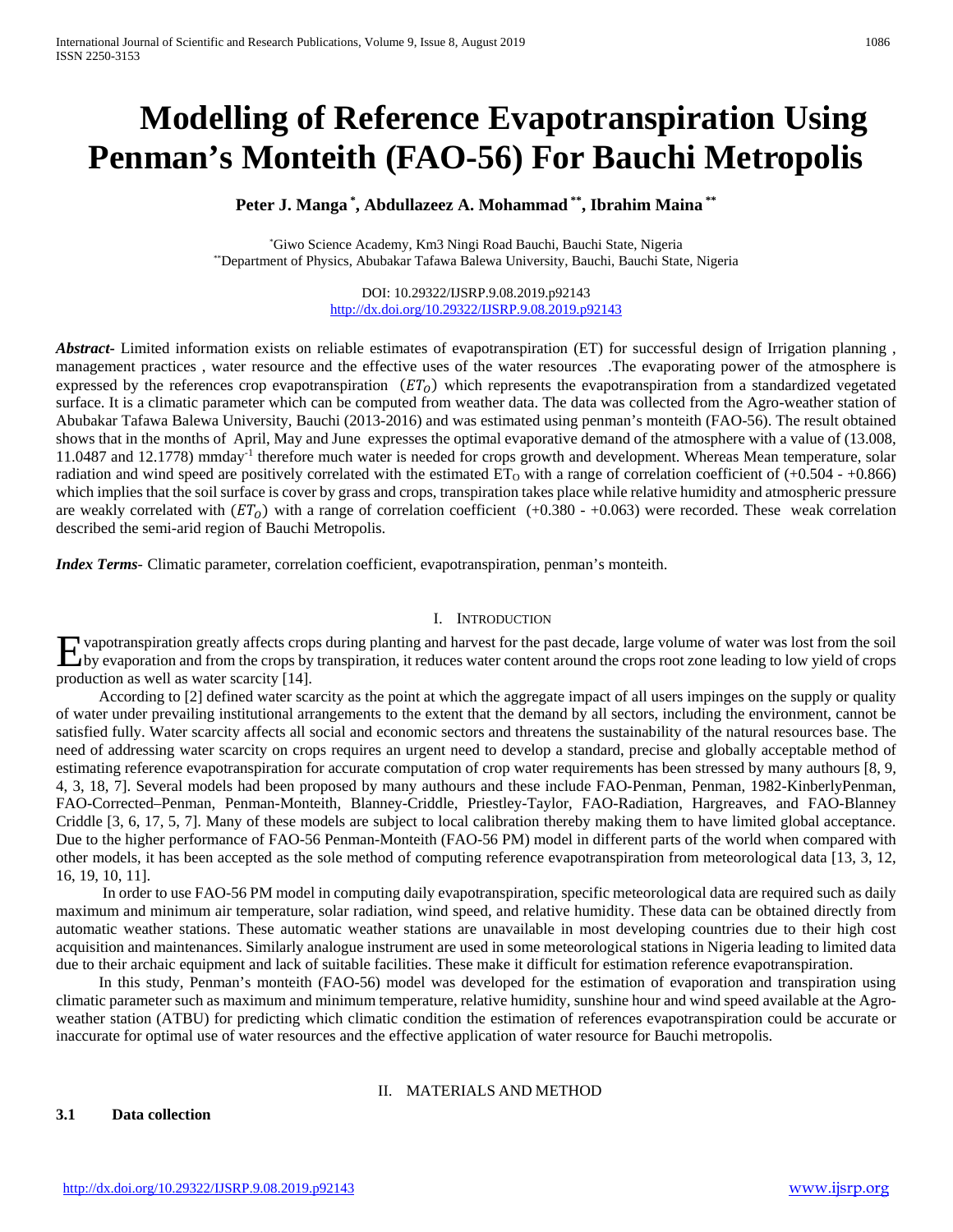International Journal of Scientific and Research Publications, Volume 9, Issue 8, August 2019 1087 ISSN 2250-3153

 Maximum and minimum temperature, relative humidity, sunshine hour, solar radiation and wind speed for a period of four (4) years (2013 - 2016) for Bauchi latitudes 9° 3' and 12° 3' north and longitudes 8° 50' and 11° east. Table 1-6 was obtained from Agroweather station, Abubakar Tafawa Balewa University, Bauchi.

#### **3.2 Estimation of reference evapotranspiration**

 The study was developed to estimate the reference evapotranspiration based on Penman-monteith method (FAO-56) by using of metrological data (2013-2016).

$$
ET_{o} = \frac{0.408\Delta(R_{n}-G)+\gamma\frac{900}{T_{a}+273}U_{2}(e_{s}-e_{a})}{\Delta+\gamma(1+0.34U_{2})}
$$
...(1)

Whereby  $ET_0$  is the reference evapotranspiration mmday<sup>-1</sup> From equation (1) we obtained the solution of  $\Delta$ , R<sub>n</sub>, G, T<sub>a</sub>, U<sub>2</sub>, e<sub>s</sub>, e<sub>a</sub> and  $\gamma$  respectively from empirical relation.

| Table 1: Monthly Mean Daily Maximum Temperature $(T_{\text{max}})^{U}$ |       |       |       |       |  |  |  |
|------------------------------------------------------------------------|-------|-------|-------|-------|--|--|--|
| Month                                                                  | 2013  | 2014  | 2015  | 2016  |  |  |  |
| January                                                                | 26.45 | 26.55 | 25.17 | 17.43 |  |  |  |
| February                                                               | 28.68 | 28.71 | 30.59 | 25.35 |  |  |  |
| March                                                                  | 31.34 | 32.34 | 32.54 | 31.19 |  |  |  |
| April                                                                  | 29.15 | 34.28 | 32.59 | 33.00 |  |  |  |
| May                                                                    | 29.44 | 30.92 | 31.12 | 31.81 |  |  |  |
| June                                                                   | 27.39 | 29.55 | 30.45 | 28.87 |  |  |  |
| July                                                                   | 25.83 | 27.19 | 27.19 | 25.81 |  |  |  |
| August                                                                 | 27.91 | 26.17 | 25.87 | 24.97 |  |  |  |
| September                                                              | 27.72 | 26.89 | 25.38 | 25.38 |  |  |  |
| October                                                                | 27.93 | 29.17 | 24.34 | 27.61 |  |  |  |
| November                                                               | 27.24 | 28.67 | 25.30 | 27.46 |  |  |  |
| December                                                               | 26.89 | 26.92 | 22.09 | 25.78 |  |  |  |

## **Table 2: Monthl<u>y Mean Minimum Temperature (** $T_{minC}^o$ **)</u>**

|           |       |       | $\mathbf{mnc}'$ |       |  |
|-----------|-------|-------|-----------------|-------|--|
| Month     | 2013  | 2014  | 2015            | 2016  |  |
| January   | 23.87 | 23.95 | 21.68           | 16.72 |  |
| February  | 25.78 | 25.88 | 28.62           | 25.53 |  |
| March     | 28.98 | 29.86 | 29.58           | 31.18 |  |
| April     | 29.00 | 30.61 | 30.44           | 32.99 |  |
| May       | 29.44 | 28.62 | 31.09           | 31.80 |  |
| June      | 25.08 | 29.49 | 29.56           | 28.85 |  |
| July      | 23.57 | 25.23 | 25.23           | 25.80 |  |
| August    | 25.39 | 24.37 | 23.56           | 24.96 |  |
| September | 25.86 | 24.47 | 25.35           | 25.35 |  |
| October   | 26.29 | 24.77 | 24.11           | 27.59 |  |
| November  | 24.35 | 26.36 | 25.29           | 27.44 |  |
| December  | 23.55 | 26.84 | 22.08           | 25.76 |  |
|           |       |       |                 |       |  |

#### **Table 3: Monthly Mean Relative Humidity (Rh %)**

| Month     | 2013    | 2014  | 2015  | 2016  |       |
|-----------|---------|-------|-------|-------|-------|
|           | January | 17.20 | 17.65 | 17.36 | 27.23 |
| February  | 14.29   | 28.71 | 12.71 | 17.75 |       |
| March     | 20.91   | 32.34 | 17.55 | 26.89 |       |
| April     | 38.85   | 38.92 | 14.06 | 34.71 |       |
| May       | 52.11   | 54.76 | 40.02 | 54.69 |       |
| June      | 61.87   | 61.09 | 66.45 | 68.98 |       |
| July      | 71.26   | 70.91 | 70.91 | 82.73 |       |
| August    | 78.83   | 75.03 | 78.83 | 86.66 |       |
| September | 71.85   | 72.31 | 83.94 | 83.94 |       |
| October   | 56.41   | 57.00 | 73.41 | 65.76 |       |
| November  | 26.53   | 29.34 | 42.58 | 39.75 |       |
| December  | 23.46   | 21.34 | 34.97 | 28.42 |       |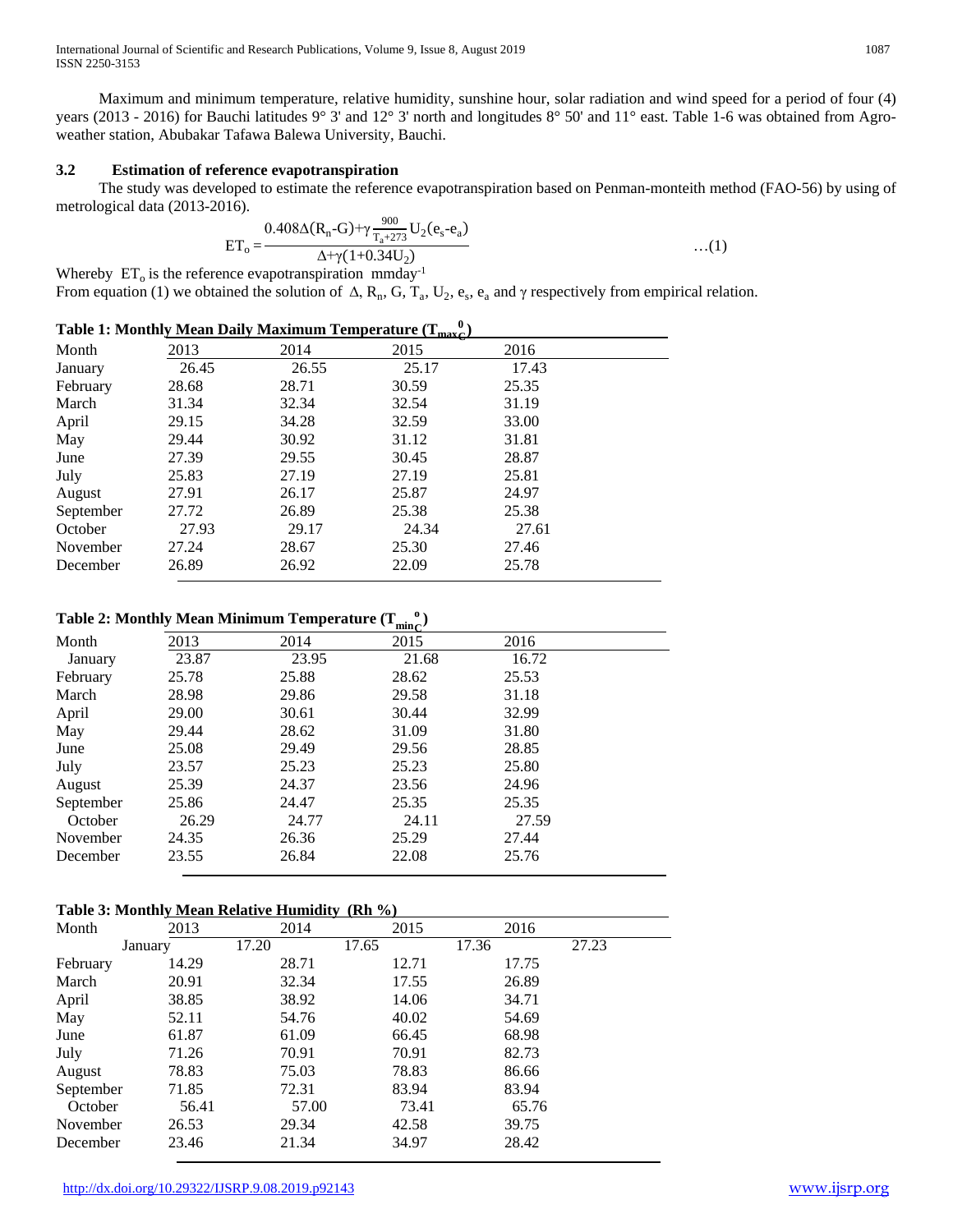### **Table 4: Monthly Mean Solar Radiation**�**MJm-2day-1** �**.**

| Month     | 2013    | 2014  | 2015  | 2016  |       |
|-----------|---------|-------|-------|-------|-------|
|           | January | 17.76 | 15.46 | 16.44 | 10.48 |
| February  | 16.17   | 16.25 | 17.20 | 10.98 |       |
| March     | 19.32   | 19.51 | 19.55 | 19.51 |       |
| April     | 20.91   | 19.75 | 22.04 | 19.75 |       |
| May       | 19.05   | 18.82 | 20.22 | 18.82 |       |
| June      | 17.76   | 19.97 | 19.06 | 19.97 |       |
| July      | 14.16   | 16.87 | 16.87 | 16.87 |       |
| August    | 13.34   | 14.83 | 14.16 | 16.49 |       |
| September | 12.56   | 17.78 | 12.94 | 12.94 |       |
|           | October | 11.16 | 15.59 | 15.62 | 12.07 |
| November  | 10.93   | 14.35 | 12.63 | 10.91 |       |
| December  | 14.33   | 12.35 | 10.54 | 10.51 |       |

#### **Table 5: Monthly Mean Wind Speed (m**⁄**s)**

|           | $\tilde{\phantom{a}}$ |       |       |       |       |       |
|-----------|-----------------------|-------|-------|-------|-------|-------|
| Month     |                       | 2013  | 2014  | 2015  | 2016  |       |
|           | January               |       | 0.790 | 0.538 | 0.790 | 1.118 |
| February  |                       | 0.714 | 0.731 | 0.714 | 1.018 |       |
| March     |                       | 0.784 | 0.687 | 0.784 | 1.235 |       |
| April     |                       | 0.814 | 0.929 | 0.814 | 1.563 |       |
| May       |                       | 0.962 | 0.789 | 0.924 | 1.760 |       |
| June      |                       | 0.804 | 0.861 | 0.870 | 1.619 |       |
| July      |                       | 0.680 | 0.675 | 0.675 | 1.242 |       |
| August    |                       | 0.550 | 0.641 | 0.550 | 1.159 |       |
| September |                       | 0.593 | 0.637 | 1.063 | 1.663 |       |
| October   |                       | 0.519 | 0.547 | 0.899 | 0.845 |       |
| November  |                       | 0.529 | 0.539 | 0.961 | 0.901 |       |
| December  |                       | 0.578 | 0.568 | 1.096 | 0.983 |       |
|           |                       |       |       |       |       |       |

#### **Table 6: Saturated Pressure (P kpa )**

|           |         | ra 1   |        |        |        |        |
|-----------|---------|--------|--------|--------|--------|--------|
| Month     |         | 2013   | 2014   | 2015   | 2016   |        |
| January   |         | 942.55 | 942.62 | 945.39 | 945.93 |        |
| February  |         | 941.49 | 941.59 | 941    | 943.94 |        |
| March     |         | 939.78 | 939.91 | 940.27 | 941.58 |        |
| April     |         | 941.19 | 939.64 | 941.03 | 940.45 |        |
| May       |         | 942.18 | 940.80 | 940.2  | 718.19 |        |
| June      |         | 943.39 | 942.14 | 941.95 | 944.03 |        |
| July      |         | 942.86 | 944.06 | 944.06 | 943.73 |        |
| August    |         | 943.24 | 943.41 | 942.86 | 943.58 |        |
| September |         | 942.78 | 943.18 | 943.33 | 943.33 |        |
|           | October |        | 941.39 | 942.61 | 942.93 | 941.89 |
| November  |         | 943    | 942.40 | 943.72 | 942.29 |        |
| December  |         | 943.48 | 943.68 | 942.16 | 943.2  |        |

#### III. RESULT AND DISCUSSION

 Figure (1-3) shows the statistical Analysis in testing the penman's model with climatic parameters. (wind speed, sunshine hour, air temperature, solar radiation, relative humidity)for Bauchi metropolis. According to [1], correlation coefficient, r and coefficient of determination,  $R^2$  are related by  $r = \sqrt{R^2}$  and a correlation greater than 0.8 is generally described as strong. In this case plant loss their water inform of transpiration whereas a correlation less than 0.5 are generally described as weak, soil loss its water in form of evaporation.

Table 7 shows the estimated  $ET_0$  based on Penman's Monteith (FAO-56) Method in other to determine how much water is needed for healthy growth of plant.

 The analysis evaluation was conducted for monthly observed base line (January – December) and the correlation coefficient in finding their degree of linear relationship between climatic parameters and estimated  $ET_0$  was also observed. In figure (1-3) presents the correlation of monthly mean wind speed, relative humidity and solar radiation plotted with estimated  $ET<sub>0</sub>$ . It could be observed that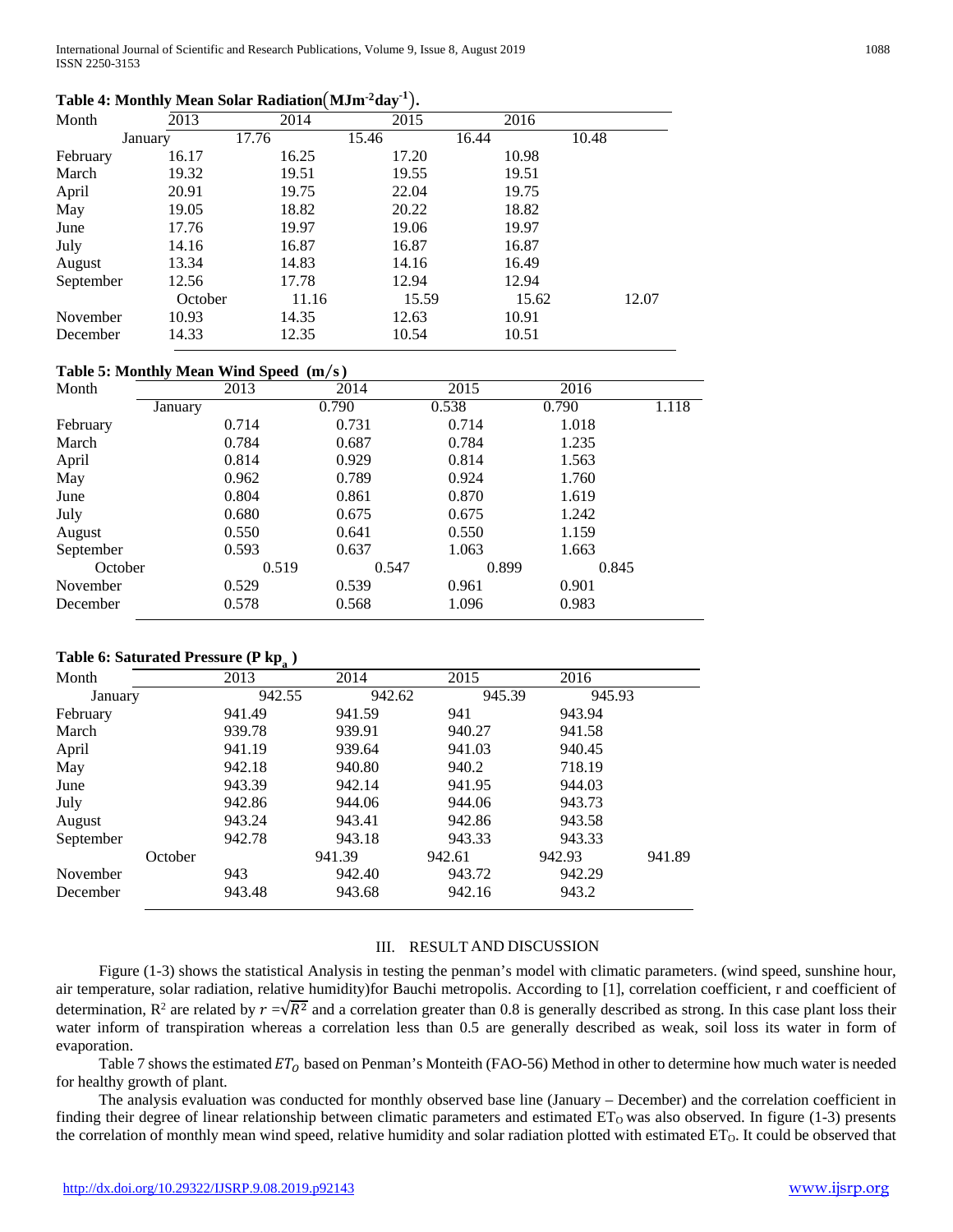production while weak correlation coefficient of relative humidity and atmosphere pressure shows it semi-arid region. Table 7 shows that in the months of April, May and June for optimum irrigation planning, management practices and for effective use of water resources, application of water on crops is highly advised due to the high rate of evapotranspiration as (13.008, 12.1163 and 10.2327) mmday<sup>-1</sup> for 2013, (10.5799, 9.8797 and 11.0487) mmday<sup>-1</sup> for 2014, (10.5799, 9.5797 and 11.0487) mmday<sup>-1</sup> for 2015 and (9.0024, 12.1778 and 9.5543) mmday<sup>-1</sup> for 2016. The estimated  $ET_0$  has a range value (9.0024 – 13.008) for Bauchi metropolis.

|           | Table 7: Estimated Reference Evapotranspiration Rate $(ETa mm day-1)$ |         |         |         |  |  |  |  |
|-----------|-----------------------------------------------------------------------|---------|---------|---------|--|--|--|--|
| Month     | 2013                                                                  | 2014    | 2015    | 2016    |  |  |  |  |
| January   | 3.8647                                                                | 2.1452  | 2.1452  | 0.3687  |  |  |  |  |
| February  | 3.5566                                                                | 3.9524  | 3.9524  | 0.9734  |  |  |  |  |
| March     | 8.5134                                                                | 8.6166  | 8.6166  | 6.7066  |  |  |  |  |
| April     | 13.008                                                                | 10.5799 | 10.5799 | 9.0024  |  |  |  |  |
| May       | 12.1163                                                               | 9.8797  | 9.8797  | 12.1778 |  |  |  |  |
| June      | 10.2327                                                               | 11.0487 | 11.0487 | 9.5543  |  |  |  |  |
| July      | 6.3219                                                                | 7.7665  | 7.7665  | 6.3918  |  |  |  |  |
| August    | 7.2503                                                                | 5.1264  | 5.1264  | 5.8757  |  |  |  |  |
| September | 5.9744                                                                | 6.5942  | 6.5942  | 3.2290  |  |  |  |  |
| October   | 3.8537                                                                | 7.4206  | 7.4206  | 3.4764  |  |  |  |  |
| November  | 1.9722                                                                | 3.9672  | 3.9672  | 1.8029  |  |  |  |  |
| December  | 3.4059                                                                | 2.4746  | 2.4746  | 1.0542  |  |  |  |  |

#### **Table 8: correlation coefficient for (2013-2016)**

| Year | $T_{\rm av}$ <sup>o</sup> C) | Ws(m/s) | $(SR Mim^2day^{-1})$ | $Rh(^{0}/_{0})$ | $P(Kp_a)$ |  |
|------|------------------------------|---------|----------------------|-----------------|-----------|--|
| 2013 | 0.521                        | 0.526   | 0.594                | 0.246           | 0.063     |  |
| 2014 | 0.504                        | 0.614   | 0.857                | 0.245           | 0.280     |  |
| 2015 | 0.526                        | 0.566   | 0.866                | 0.115           | 0.349     |  |
| 2016 | 0.531                        | 0.566   | 0.866                | 0115            | 0.349     |  |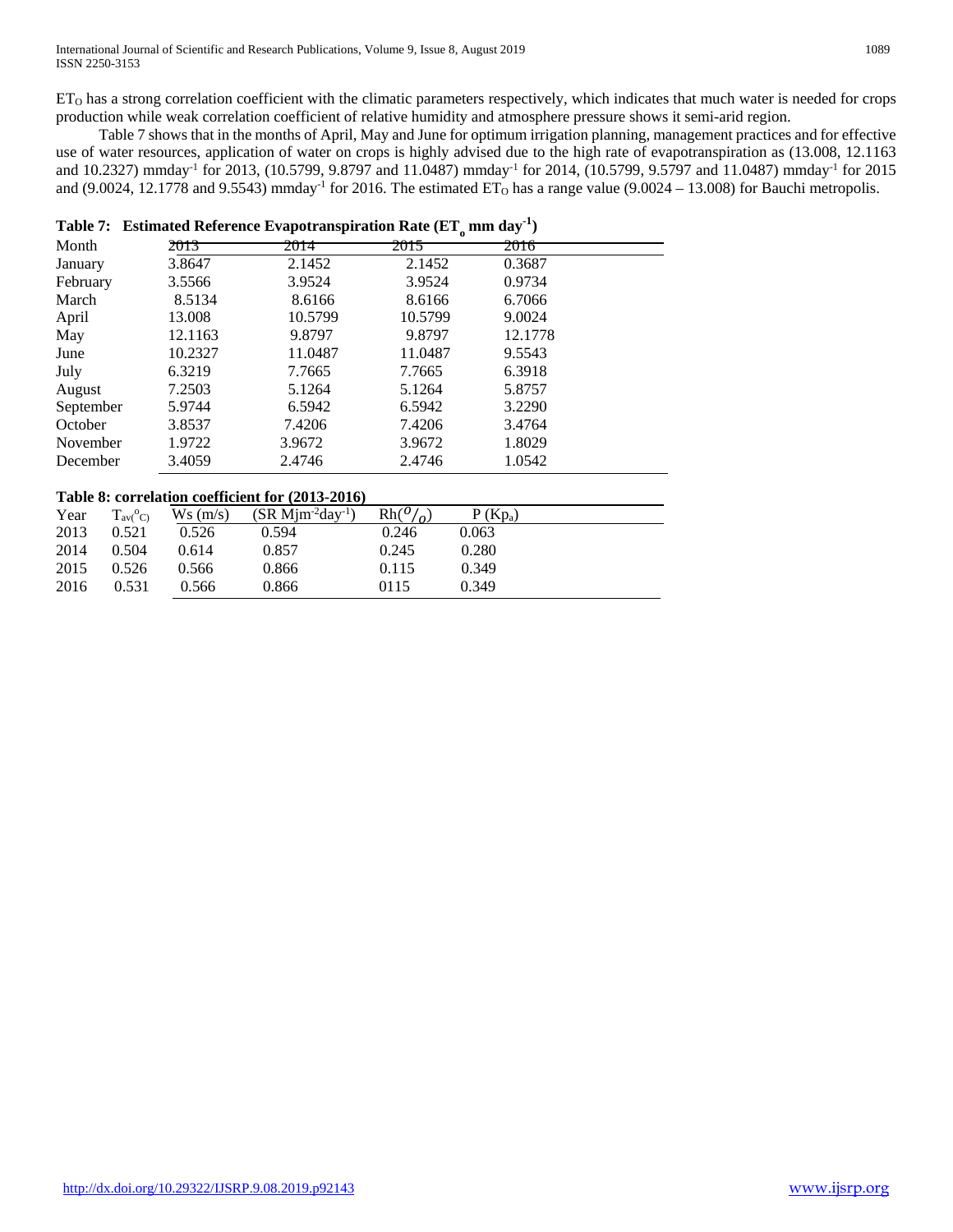

Figure 1: Plot of estimated  $ET_0$  with Climatic parameter for 2013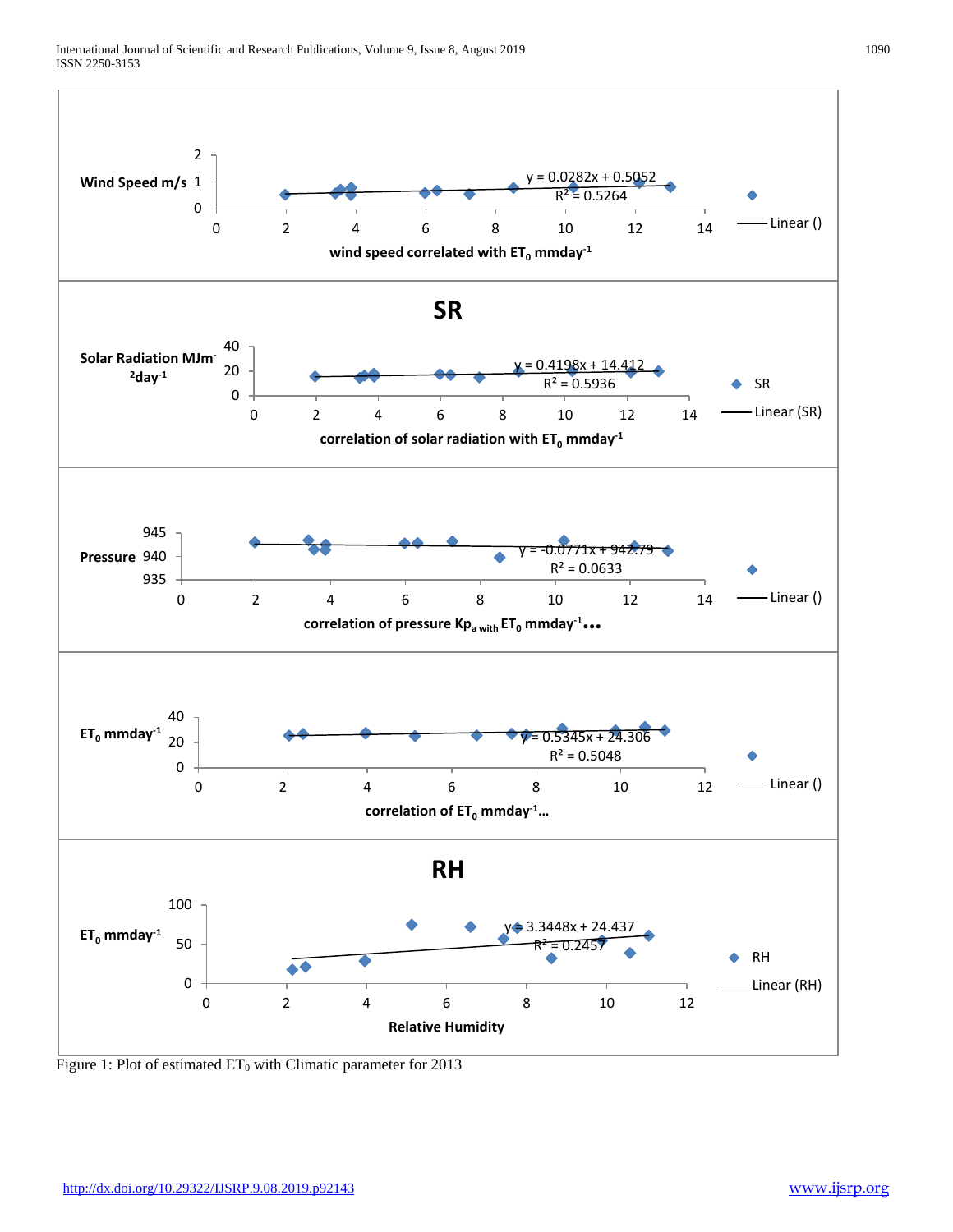

Figure 2: Plot of estimated ET<sub>o</sub> with climatic parameter for 2014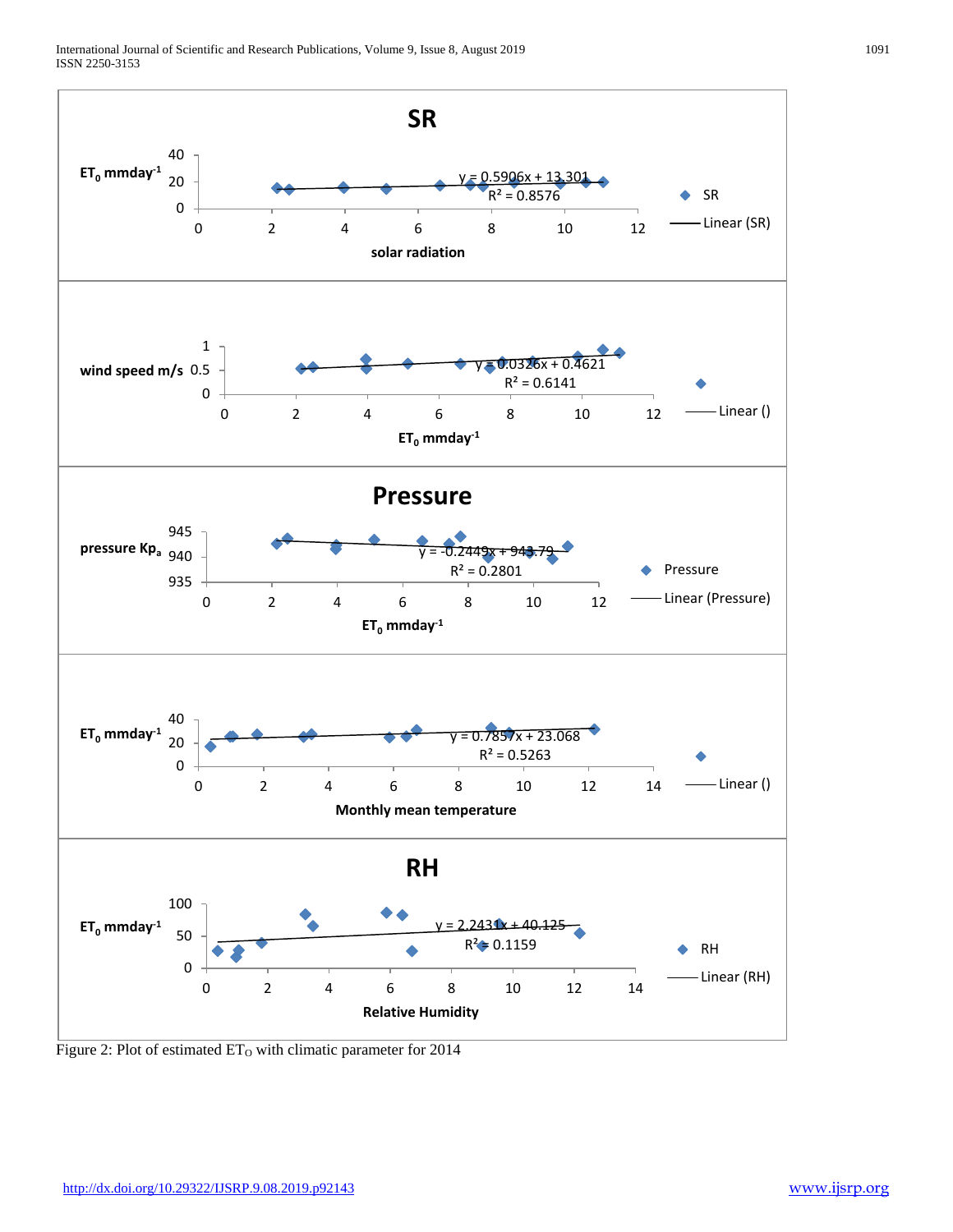

Figure 3: Plot of estimated  $ET_0$  with climatic parameter for 2015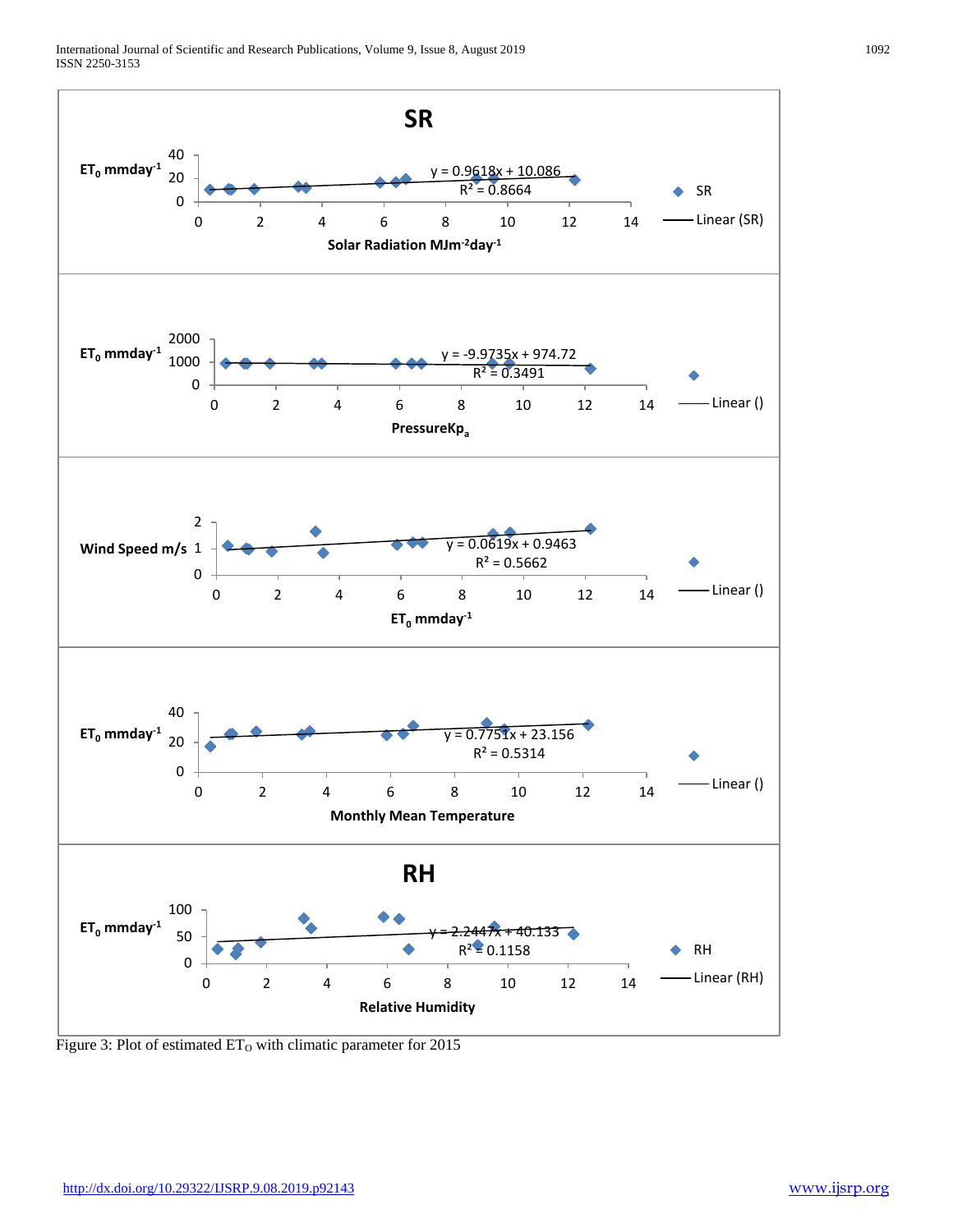

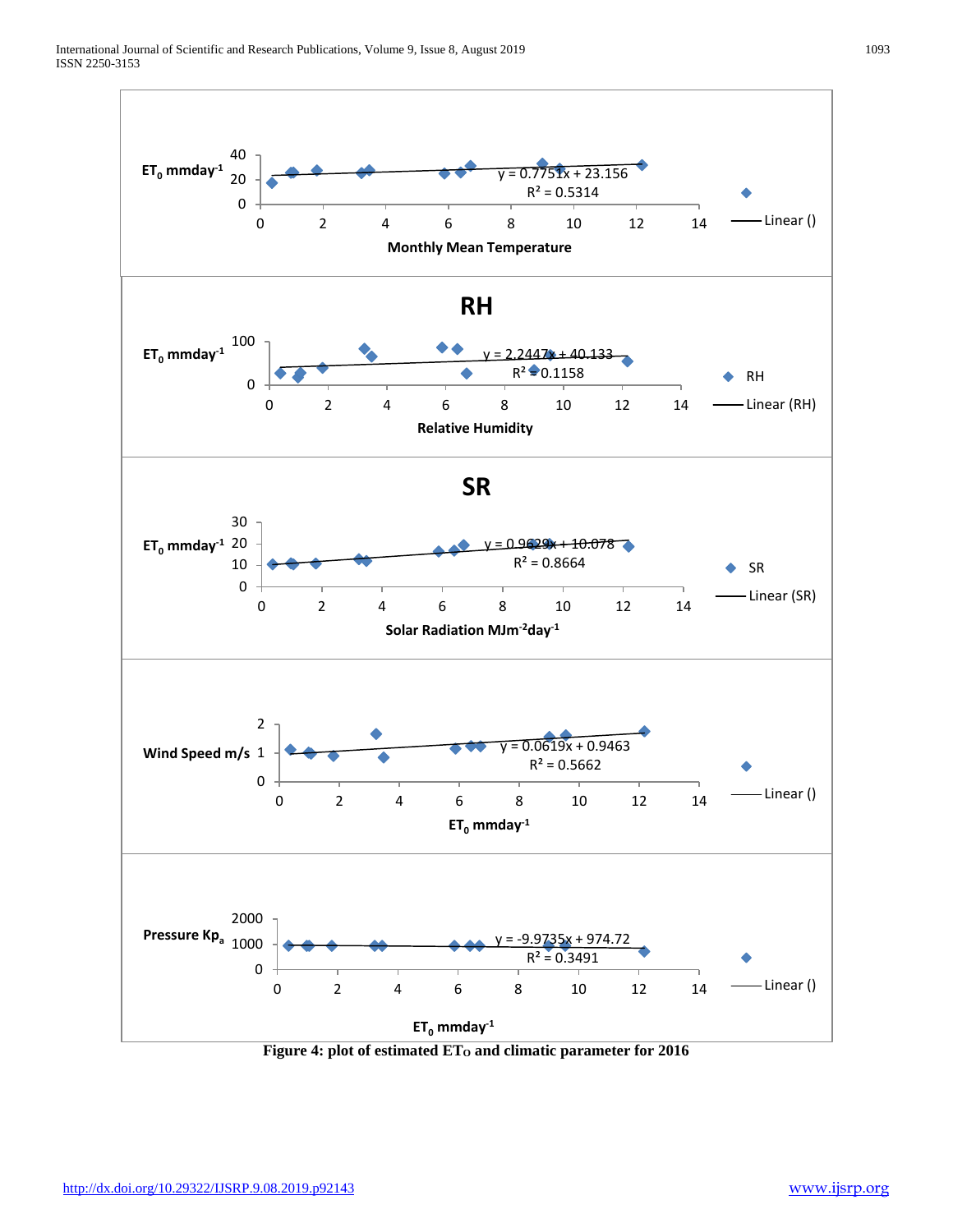#### IV. CONCLUSION

The model was developed for the estimation of reference crops evapotranspiration  $ET_0$  base on penman's monteith FAO-56 and from the result obtained we can conclude that in Bauchi from (2013-2016) in the months of April, May and June crops lost water and it nutrient by transpiration with high range value from (13.008 – 9.0024) mmday<sup>-1</sup>. Therefore irrigation activities is highly advised. Climatic parameters were correlated to test whether there is agreement between estimated  $ET_0$ . It has shown that air temperature, solar radiation and wind speed are strongly positively correlated with  $ET<sub>O<sub>o</sub></sub>$  that is increase in atmospheric temperature, solar radiation and wind speed will increase the rate of transpiration and evaporation processes which expresses the evaporative power of the atmosphere.

#### ACKNOWLEDGMENT

I acknowledge God almighty for making this work a successful one.

#### **REFERENCES**

- [1] A.M Brown.' A step-by-step guide to non-linear regression analysis of experimental data using a Microsoft Excel spread sheet. Computer Methods and Programs in Biomedicine, "Vol. 65, no. 2001.2000. pp 191 – 200"
- [2] Alcamo, J.; Döll, P.; Kaspar, F.; Siebert, S. Global Change and Global Scenarios of Water Use and Availability: An Application of WaterGAP 1.0; University of Kassel: Kassel, Germany, 1997.
- [3] Allen, R. G., Pereira, L. S., Raes, D., & Smith, M. 1998. Crop Evapotranpiration: Guildlines for computing crop water requirements, FAO Irrigation and Drainage Paper No 56. Food and Agriculture Organisation, Land and Water. Rome, Italy:
- [4] Chiew, F. H., Kamaladasa, N. N., Malano, H. M., & McMahon, T. A. 1995. Penman-Monteith FAO-24 reference crop evapotranspiration and class-A pan data in Australia. Agricultural Water Management , 28, 9-21.
- [5] DehghaniSanij, H., Yamamotoa, T., & Rasiah, V. 2004. Assessment of evapotranspiration estimation models for use in semi-arid environments. Agricultural Water Management , 64, 91-106.
- [6] Dockter, D. 1999. Computation of the Kimberly-Penman and Jensen-Haise Evapotranspiration Equation as Applied in the U.S. Bureau of Reclamation's Pacific Northwest. U.S. Bureau of Reclamation, Water Conservation Centre.
- [7] Dodds, P. M., Meyer, W. S., & Barton, A. 2005. A Review of Methods to Estimate Irrigated reference Crop Evapotranspiration. Technical Report 04/05. Australia: Cooperative Research Centre for Irrigation Futures, CSIRO, Land and Water.
- [8] Doorenbos, J., & Kassam, A. H. 1979. Yield reponse to Water, FAO Irrigation and Drainage Paper No 33. Food and Agriculture Organisation, Rome, Italy, 193pp.
- [9] Doorenbos, J., & Pruit, W. O. 1977. Crop Water Requirements, FAO Irrigation and Drainage Paper No 24. Rome, Italy: FAO.
- [10] Garcia, M., Raes, D., Allen, R. G., & Herbas, C. 2006. Dynamics of reference evapotranspiration in the Bolivian highlands (Altiplano). Agriculture and Forest Meterology , 125, 67-82.
- [11] Gavila'n, P., Lorite, I. J., Tornero, S., & Berengena, J. 2006. Regional calibration of Hargreaves equation for estimating reference ET in a semiarid environment. Agricultural Water Management , 81, 257-281.
- [12] Hess, T. 1998. Trends in Reference Evapotranspiration in the North East Arid Zone of Nigeria. Journal of arid Environment , 38, 99-115.Institute for Environment and Development: London, UK, 2010.
- [13] Jensen, M. E., Burman, R. D., & Allen, R. G. 1990. Evapotranspiration and Irrigation Water Requirements. ASCE Manuals and Reports on Engineering Practice No 70. N.Y: ASCE.
- [14] Nhantumbo, I.; Salomao, A. Biofuels, Land Access and Rural Livelihoods in Mozambique;
- [15] Penman, H. L. 1948. Natural evaporation from open water, bare soil and grass. Proceedings of the Royal Society of London. Series A, Mathematical and Physical Sciences, Vol. 193, No. 1032, p. 120-145.
- [16] Ravelli, F., & Rota, P. 1999. Monthly Frequency Maps of Reference Evapotranspiration and crop Water deficits in Southern Italy. Rome, Italy: Irrigation Experimentation Office of the Former Southern Italy Development Agency.
- [17] Wang, K., Cheng, G., Jiang, H., & Zhang, L. 2003. Atmospheric hydrologic cycle over the Qilian Heihe Valley (in chinese with Eglish Abstract). Advances in Water Science , 14, 91-96.
- [18] Xu C. Y. and Singh, V. P, 2001. Evaluation and generalization of temperature-based methods for calculating evaporation, Hydrological Processes, **15**, 305–319
- [19] Zhao, C., Nan, Z., & Cheng, G. 2005. Evaluating Methods of Estimating and Modelling Spartial Distribution of Evapotranspiration in the Middle Heihe River Basin, China. American Journal of Environmental Sciences , **1** (4), 278-285.

#### AUTHORS

**First Author** – Peter J. Manga, Giwo Science Academy, Km3 Ningi Road Bauchi, Bauchi State, Nigeria **Second Author** – Abdullazeez A. Mohammad, Department of Physics, Abubakar Tafawa Balewa University, Bauchi, Bauchi State, Nigeria

**Third Author** – Ibrahim Maina, Department of Physics, Abubakar Tafawa Balewa University, Bauchi, Bauchi State, Nigeria

**Corresponding author E-Mail:** 2016petermanga@gmail.com